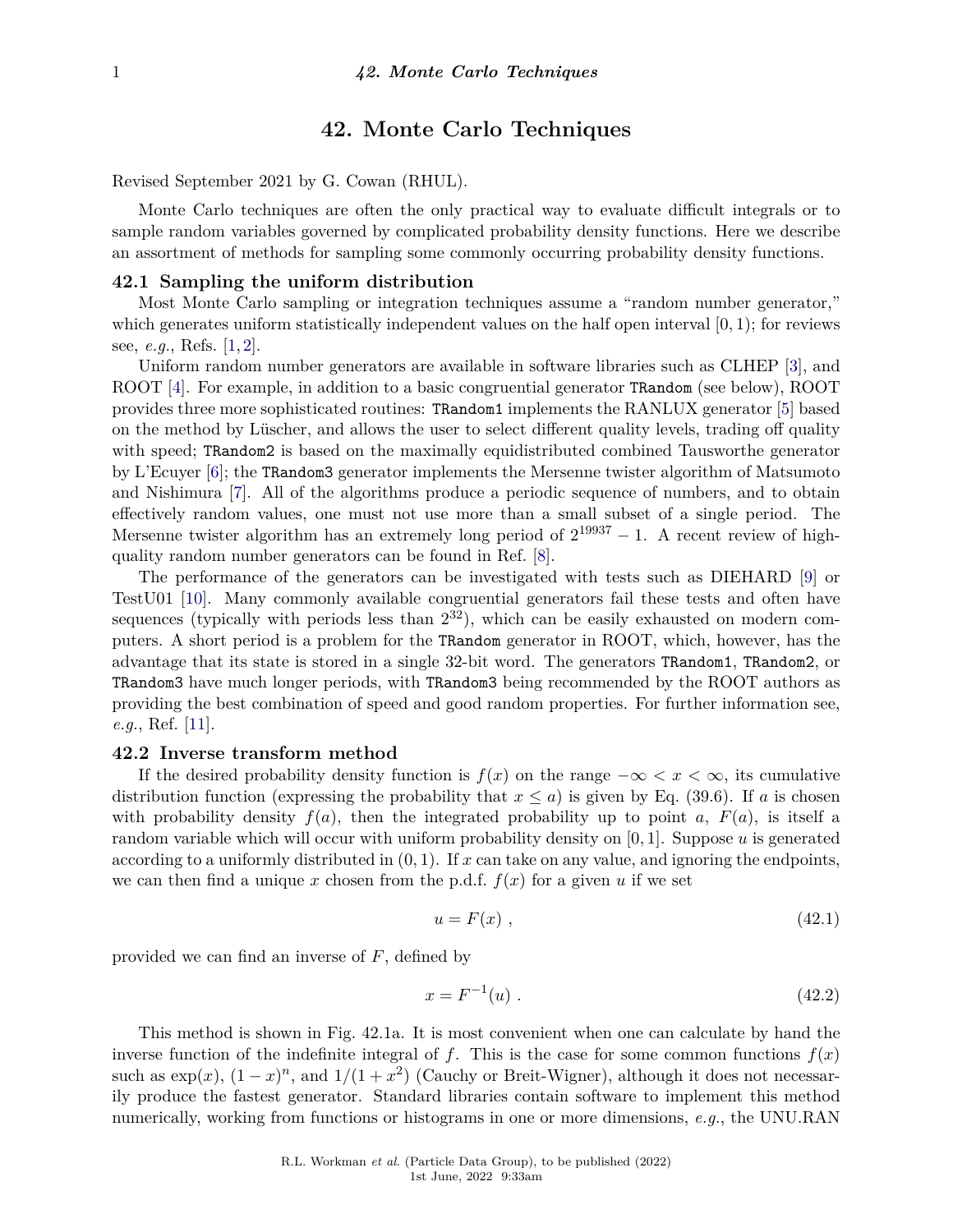

**Figure 42.1:** Use of a random number *u* chosen from a uniform distribution  $(0,1)$  to find a random number *x* from a distribution with cumulative distribution function  $F(x)$ .

package [\[12\]](#page-8-3), available in ROOT. For a discrete distribution,  $F(x)$  will have a discontinuous jump of size  $f(x_k)$  at each allowed  $x_k, k = 1, 2, \cdots$ . Choose *u* from a uniform distribution on (0,1) as before. Find  $x_k$  such that

$$
F(x_{k-1}) < u \le F(x_k) \equiv \text{Prob}\left(x \le x_k\right) = \sum_{i=1}^k f(x_i) \; ; \tag{42.3}
$$

then  $x_k$  is the value we seek (note:  $F(x_0) \equiv 0$ ). This algorithm is illustrated in Fig. 42.1b.

# **42.3 Acceptance-rejection method (Von Neumann)**

Very commonly an analytic form for  $F(x)$  is unknown or too complex to work with, so that obtaining an inverse as in Eq. (42.2) is impractical. We suppose that for any given value of *x*, the probability density function  $f(x)$  can be computed, and further that enough is known about  $f(x)$ that we can enclose it entirely inside a shape which is *C* times an easily generated distribution  $h(x)$ , as illustrated in Fig. 42.2. That is,  $Ch(x) \ge f(x)$  must hold for all *x*. Frequently  $h(x)$  is uniform or is a normalized sum of uniform distributions. Note that both  $f(x)$  and  $h(x)$  must be normalized to unit area, and therefore, the proportionality constant  $C > 1$ . To generate  $f(x)$ , first generate a candidate *x* according to  $h(x)$ . Calculate  $f(x)$  and the height of the envelope  $C h(x)$ ; generate *u* and test if  $uC h(x) \leq f(x)$ . If so, accept *x*; if not reject *x* and try again. If we regard x and  $uC h(x)$  as the abscissa and ordinate of a point in a two-dimensional plot, these points will populate the entire area  $C h(x)$  in a smooth manner; then we accept those which fall under  $f(x)$ .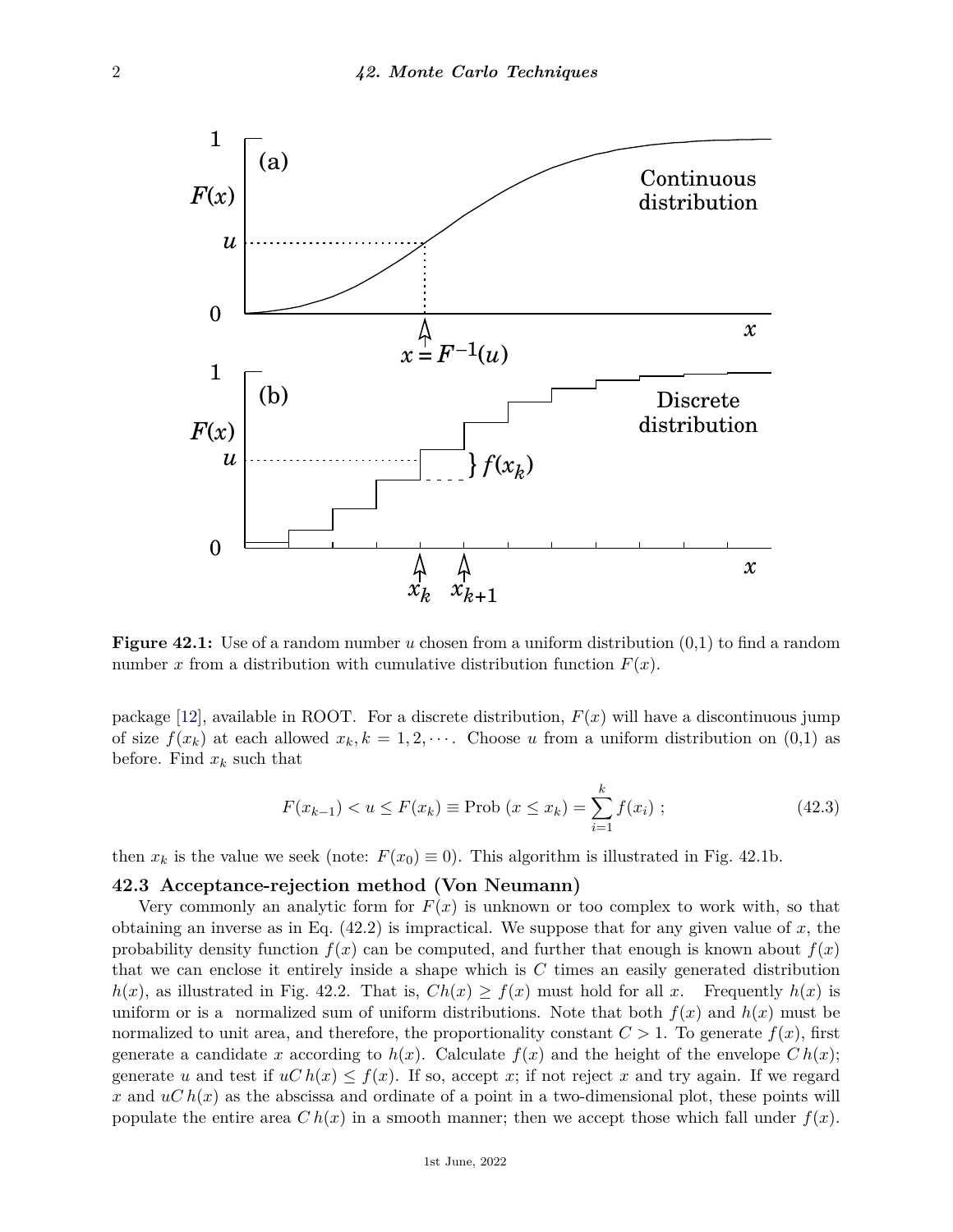

**Figure 42.2:** Illustration of the acceptance-rejection method. Random points are chosen inside the upper bounding figure, and rejected if the ordinate exceeds  $f(x)$ . The lower figure illustrates a method to increase the efficiency (see text).

The efficiency is the ratio of areas, which must equal 1*/C*; therefore we must keep *C* as close as possible to 1.0. Therefore, we try to choose  $C h(x)$  to be as close to  $f(x)$  as convenience dictates, as in the lower part of Fig. 42.2.

#### **42.4 Algorithms**

Algorithms for generating random numbers belonging to many different distributions are given for example by Press [\[13\]](#page-8-4), Ahrens and Dieter [\[14\]](#page-8-5), Rubinstein [\[15\]](#page-8-6), Devroye [\[16\]](#page-8-7), Walck [\[17\]](#page-8-8) and Gentle [\[18\]](#page-8-9). For many distributions, alternative algorithms exist, varying in complexity, speed, and accuracy. For time-critical applications, these algorithms may be coded in-line to remove the significant overhead often encountered in making function calls.

In the examples given below, we use the notation for the variables and parameters given in Table 39.1. Variables named "*u*" are assumed to be independent and uniform on [0,1). Denominators must be verified to be non-zero where relevant.

## **42.4.1** *Exponential decay*

This is a common application of the inverse transform method, and uses the fact that if *u* is uniformly distributed in [0,1], then  $(1 - u)$  is as well. Consider an exponential p.d.f.  $f(t) =$  $(1/\tau) \exp(-t/\tau)$  that is truncated so as to lie between two values, *a* and *b*, and renormalized to unit area. To generate decay times *t* according to this p.d.f., first let  $\alpha = \exp(-a/\tau)$  and  $\beta = \exp(-b/\tau)$ ;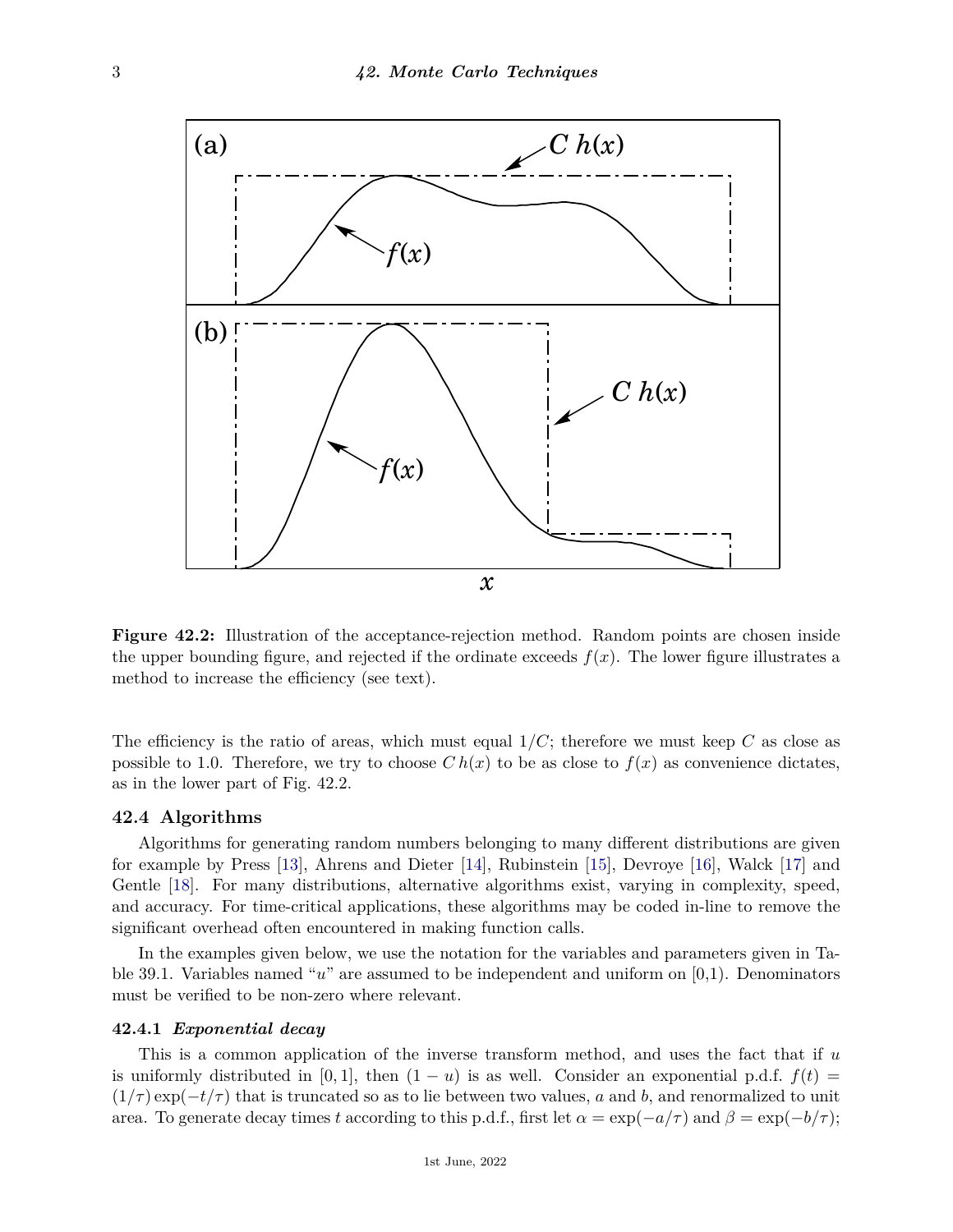then generate *u* and let

$$
t = -\tau \ln(\beta + u(\alpha - \beta)).\tag{42.4}
$$

For  $(a, b) = (0, \infty)$ , we have simply  $t = -\tau \ln u$ . (See also Sec. 42.4.6.)

## **42.4.2** *Isotropic direction in 3D*

Isotropy means the density is proportional to solid angle, the differential element of which is  $d\Omega = d(\cos \theta) d\phi$ . Hence  $\cos \theta$  is uniform  $(2u_1 - 1)$  and  $\phi$  is uniform  $(2\pi u_2)$ . For alternative generation of  $\sin \phi$  and  $\cos \phi$ , see the next subsection.

## **42.4.3** *Sine and cosine of random angle in 2D*

Generate  $u_1$  and  $u_2$ . Then  $v_1 = 2u_1 - 1$  is uniform on  $(-1,1)$ , and  $v_2 = u_2$  is uniform on  $(0,1)$ . Calculate  $r^2 = v_1^2 + v_2^2$ . If  $r^2 > 1$ , start over. Otherwise, the sine (*S*) and cosine (*C*) of a random angle (*i.e.*, uniformly distributed between zero and  $2\pi$ ) are given by

$$
S = 2v_1v_2/r^2 \quad \text{and} \quad C = (v_1^2 - v_2^2)/r^2 \ . \tag{42.5}
$$

#### **42.4.4** *Gaussian distribution*

If  $u_1$  and  $u_2$  are uniform on  $(0,1)$ , then

$$
z_1 = \sin(2\pi u_1)\sqrt{-2\ln u_2} \quad \text{and} \quad z_2 = \cos(2\pi u_1)\sqrt{-2\ln u_2} \tag{42.6}
$$

are independent and Gaussian distributed with mean 0 and  $\sigma = 1$ .

There are many variants of this basic algorithm, which may be faster. For example, construct  $v_1 = 2u_1 - 1$  and  $v_2 = 2u_2 - 1$ , which are uniform on  $(-1,1)$ . Calculate  $r^2 = v_1^2 + v_2^2$ , and if  $r^2 > 1$ start over. If  $r^2 < 1$ , it is uniform on  $(0,1)$ . Then

$$
z_1 = v_1 \sqrt{\frac{-2\ln r^2}{r^2}} \quad \text{and} \quad z_2 = v_2 \sqrt{\frac{-2\ln r^2}{r^2}} \tag{42.7}
$$

are independent numbers chosen from a normal distribution with mean 0 and variance 1.  $z_i' = \mu + \sigma z_i$ distributes with mean  $\mu$  and variance  $\sigma^2$ .

For a multivariate Gaussian with an  $n \times n$  covariance matrix V, one can start by generating *n* independent Gaussian variables,  $\{\eta_i\}$ , with mean 0 and variance 1 as above. Then the new set  ${x_i}$  is obtained as  $x_i = \mu_i + \sum_j L_{ij} \eta_j$ , where  $\mu_i$  is the mean of  $x_i$ , and  $L_{ij}$  are the components of *L*, the unique lower triangular matrix that fulfils  $V = LL^T$ . The matrix *L* can be easily computed by the following recursive relation (Cholesky's method):

$$
L_{jj} = \left(V_{jj} - \sum_{k=1}^{j-1} L_{jk}^2\right)^{1/2},\tag{42.8a}
$$

$$
L_{ij} = \frac{V_{ij} - \sum_{k=1}^{j-1} L_{ik} L_{jk}}{L_{jj}}, \ j = 1, ..., n; \ i = j + 1, ..., n,
$$
\n(42.8b)

where  $V_{ij} = \rho_{ij}\sigma_i\sigma_j$  are the components of *V*. For  $n = 2$  one has

$$
L = \begin{pmatrix} \sigma_1 & 0 \\ \rho \sigma_2 & \sqrt{1 - \rho^2} \sigma_2 \end{pmatrix} , \qquad (42.9)
$$

and therefore the correlated Gaussian variables are generated as  $x_1 = \mu_1 + \sigma_1 \eta_1$ ,  $x_2 = \mu_2 + \rho \sigma_2 \eta_1 + \rho \sigma_2 \eta_2$  $\sqrt{1-\rho^2} \sigma_2 \eta_2$ .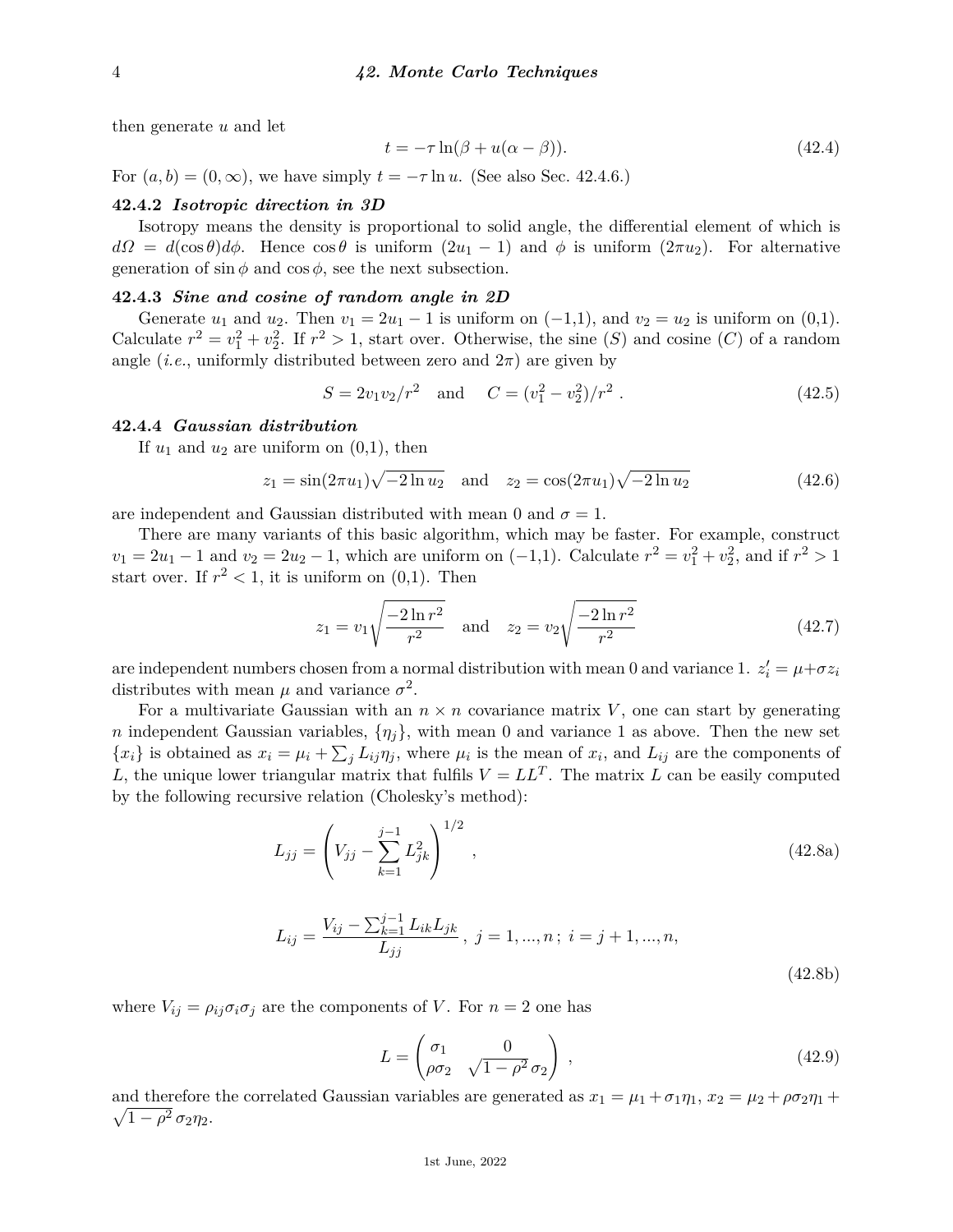# $42.4.5 \chi^2(n)$  distribution

To generate a variable following the  $\chi^2$  distribution for *n* degrees of freedom, use the Gamma distribution with  $k = n/2$  and  $\lambda = 1/2$  using the method of Sec. 42.4.6.

### **42.4.6** *Gamma distribution*

All of the following algorithms are given for  $\lambda = 1$ . For  $\lambda \neq 1$ , divide the resulting random number  $x$  by  $\lambda$ .

- If *k* = 1 (the *exponential* distribution), accept *x* = − ln *u*. (See also Sec. 42.4.1.)
- If  $0 < k < 1$ , initialize with  $v_1 = (e + k)/e$  (with  $e = 2.71828...$  being the natural log base). Generate  $u_1, u_2$ . Define  $v_2 = v_1 u_1$ .

**Case 1:**  $v_2 \leq 1$ . Define  $x = v_2^{1/k}$  $2^{1/k}$ . If  $u_2 \le e^{-x}$ , accept *x* and stop, else restart by generating new  $u_1, u_2$ .

- **Case 2:**  $v_2 > 1$ . Define  $x = -\ln([v_1 v_2]/k)$ . If  $u_2 \leq x^{k-1}$ , accept x and stop, else restart by generating new  $u_1, u_2$ . Note that, for  $k < 1$ , the probability density has a pole at  $x = 0$ , so that return values of zero due to underflow must be accepted or otherwise dealt with.
- Otherwise, if  $k > 1$ , initialize with  $c = 3k-0.75$ . Generate  $u_1$  and compute  $v_1 = u_1(1-u_1)$  and  $v_2 = (u_1 - 0.5)\sqrt{c/v_1}$ . If  $x = k + v_2 - 1 \le 0$ , go back and generate new  $u_1$ ; otherwise generate  $u_2$  and compute  $v_3 = 64v_1^3u_2^2$ . If  $v_3 \leq 1 - 2v_2^2/x$  or if  $\ln v_3 \leq 2\{[k-1]\ln[x/(k-1)] - v_2\},$ accept *x* and stop; otherwise go back and generate new *u*1.

## **42.4.7** *Binomial distribution*

Begin with  $k = 0$  and generate *u* uniform in [0, 1). Compute  $P_k = (1 - p)^n$  and store  $P_k$  into *B*. If  $u \leq B$  accept  $r_k = k$  and stop. Otherwise, increment *k* by one; compute the next  $P_k$  as  $P_k \cdot (p/(1-p)) \cdot (n-k)/(k+1)$ ; add this to *B*. Again, if  $u \leq B$ , accept  $r_k = k$  and stop, otherwise iterate until a value is accepted. If  $p > 1/2$ , it will be more efficient to generate r from  $f(r; n, q)$ , *i.e.*, with *p* and *q* interchanged, and then set  $r_k = n - r$ .

### **42.4.8** *Poisson distribution*

Iterate until a successful choice is made: Begin with  $k = 1$  and set  $A = 1$  to start. Generate  $u$ . Replace *A* with  $uA$ ; if now  $A < \exp(-\mu)$ , where  $\mu$  is the Poisson parameter, accept  $n_k = k - 1$  and stop. Otherwise increment *k* by 1, generate a new *u* and repeat, always starting with the value of *A* left from the previous try.

Note that the Poisson generator used in ROOT's TRandom classes before version 5.12 (including the derived classes TRandom1, TRandom2, TRandom3) uses a Gaussian approximation when  $\mu$  exceeds a given threshold. This may be satisfactory (and much faster) for some applications. To do this, generate *z* from a Gaussian with zero mean and unit standard deviation; then use  $x = \max(0, [\mu + z\sqrt{\mu} + 0.5])$  where [ ] signifies the greatest integer  $\leq$  the expression. The routines from Numerical Recipes [\[13\]](#page-8-4) and CLHEP's routine RandPoisson do not make this approximation (see, *e.g.*, Ref. [\[11\]](#page-8-2)).

# **42.4.9** *Student's t distribution*

Generate  $u_1$  and  $u_2$  uniform in  $(0, 1)$ ; then  $t = \sin(2\pi u_1)[n(u_2^{-2/n} - 1)]^{1/2}$  follows the Student's *t* distribution for *n >* 0 degrees of freedom (*n* not necessarily an integer).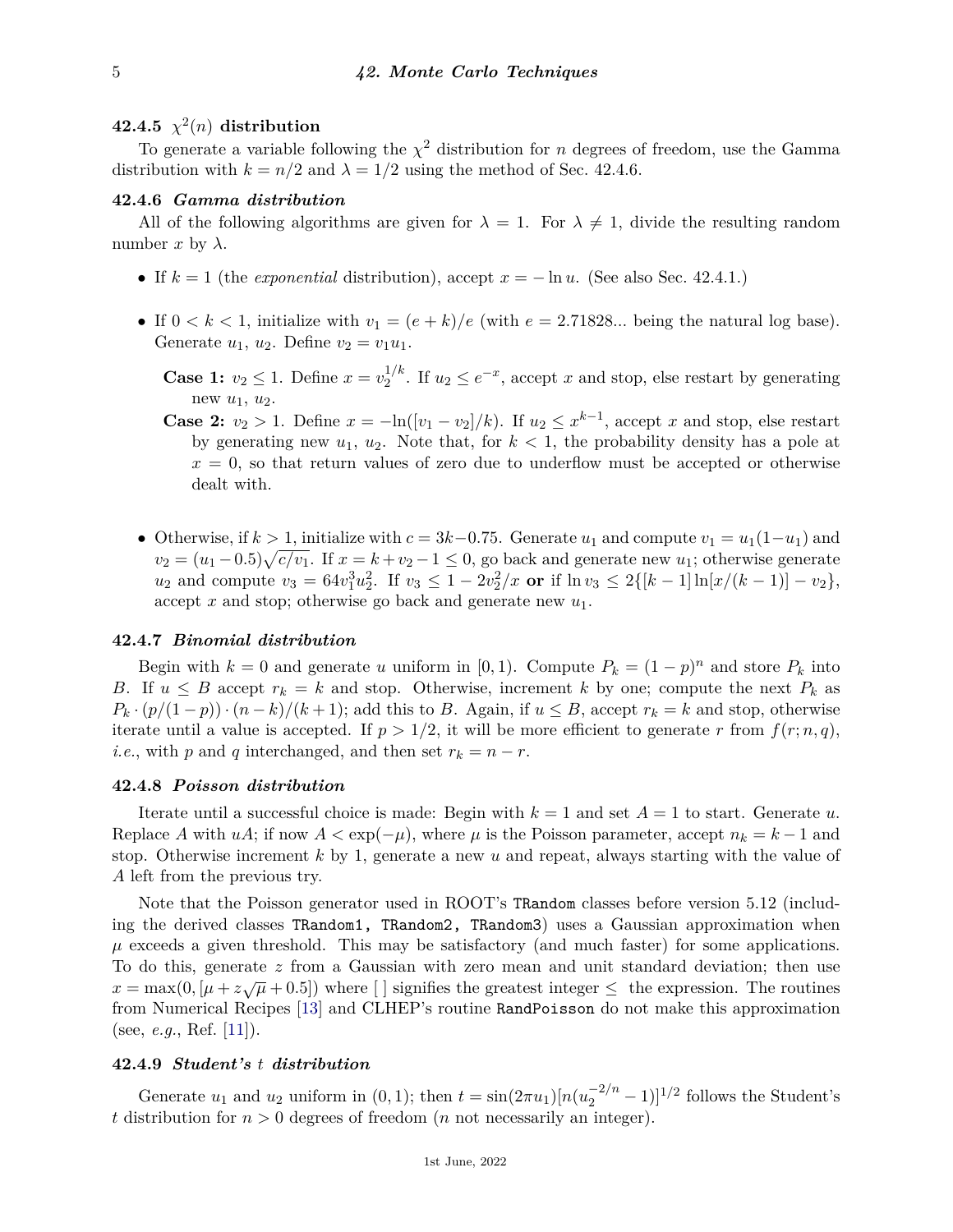Alternatively, generate x from a Gaussian with mean 0 and  $\sigma^2 = 1$  according to the method of 42.4.4. Next generate *y*, an independent gamma random variate, according to 42.4.6 with  $\lambda = 1/2$ and  $k = n/2$ . Then  $z = x/\sqrt{y/n}$  is distributed as a *t* with *n* degrees of freedom.

For the special case  $n = 1$ , the Breit-Wigner distribution, generate  $u_1$  and  $u_2$ ; set  $v_1 = 2u_1 - 1$ and  $v_2 = 2u_2 - 1$ . If  $v_1^2 + v_2^2 \le 1$  accept  $z = v_1/v_2$  as a Breit-Wigner distribution with unit area, center at 0.0, and FWHM 2.0. Otherwise start over. For center *M*<sup>0</sup> and FWHM *Γ*, use  $W = zT/2 + M_0$ .

# **42.4.10** *Beta distribution*

The choice of an appropriate algorithm for generation of beta distributed random numbers depends on the values of the parameters  $\alpha$  and  $\beta$ . For, *e.g.*,  $\alpha = 1$ , one can use the transformation method to find  $x = 1 - u^{1/\beta}$ , and similarly if  $\beta = 1$  one has  $x = u^{1/\alpha}$ . For more general cases see, *e.g.*, Refs. [\[17,](#page-8-8) [18\]](#page-8-9) and references therein.

## **42.5 Importance sampling and weighted Monte Carlo**

Often the goal of a Monte Carlo calculation is to determine an expectation value of a function  $h(x)$ , where *x* is a (single or vector) random variable that follows a pdf  $f(x)$ ,

$$
E_f[h(x)] = \int h(x)f(x) dx \equiv \mu.
$$
\n(42.10)

A Monte-Carlo estimator  $\hat{\mu}_{MC}$  for  $\mu$  is the average of N values of  $h(x)$  where x is sampled (generated) from  $f(x)$ , i.e.,  $\hat{\mu}_{MC} = \frac{1}{N}$  $\frac{1}{N} \sum_{i=1}^{N} h(x_i)$ . This has a variance

$$
V[\hat{\mu}_{\text{MC}}] = \frac{1}{N} V_f[h(x)] = \frac{1}{N} \left( E_f[h^2(x)] - \mu^2 \right) \,. \tag{42.11}
$$

By using the method of *importance sampling*, one can achieve a reduction in this variance and thus a more accurate determination of the expectation value for a given number of random values generated. The key idea is to rewrite the expectation value in Eq. (42.10) as

$$
\mu = \int h(x)f(x) dx = \int \frac{h(x)f(x)}{g(x)} g(x) dx = E_g \left[ \frac{h(x)f(x)}{g(x)} \right],
$$
\n(42.12)

where  $g(x)$  is any other pdf of x with the same support as  $f(x)$  (i.e., nonzero for the same region of *x*). Thus the desired quantity  $\mu$  is the expectation value with respect to *g* of  $h(x)f(x)/g(x)$ . It can be estimated by generating *N* values of *x* sampled from *g* and computing

$$
\hat{\mu}_{IS} = \frac{1}{N} \sum_{i=1}^{N} \frac{h(x_i) f(x_i)}{g(x_i)}.
$$
\n(42.13)

The variance of  $\hat{\mu}_{IS}$  is given by

$$
V[\hat{\mu}_{IS}] = \frac{1}{N} V_g \left[ \frac{h(x)f(x)}{g(x)} \right] = \frac{1}{N} \left( E_g \left[ \frac{h^2(x)f^2(x)}{g^2(x)} \right] - \mu^2 \right) , \qquad (42.14)
$$

By choosing  $g(x)$  such that  $h(x)f(x)/g(x)$  is as constant as possible, the variance of  $\hat{\mu}_{IS}$  can be substantially reduced. One can show (see, e.g., Refs. [\[19,](#page-8-10) [20\]](#page-8-11)) that the variance is minimized when  $g(x) \propto |h(x)| f(x).$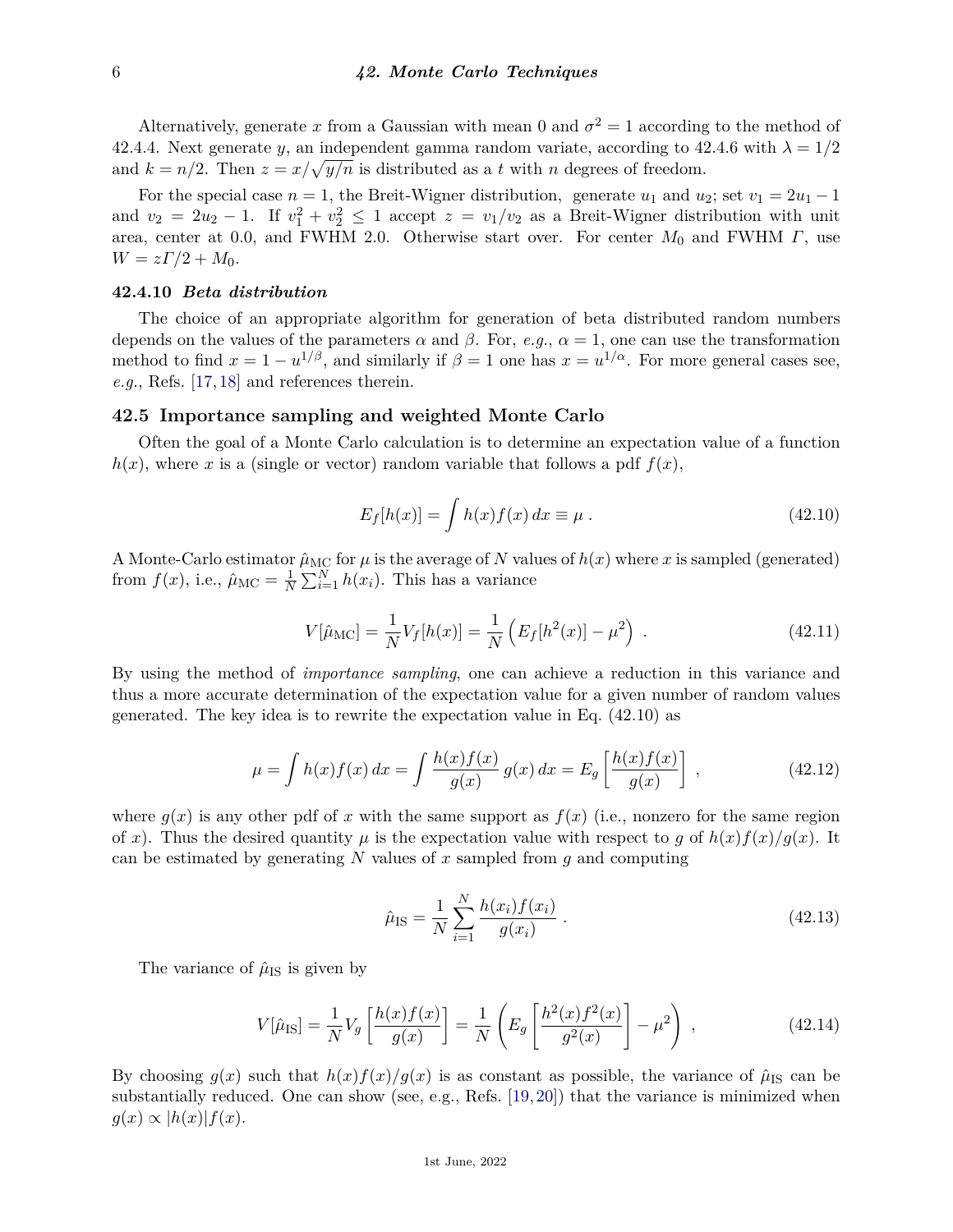An alternative importance sampling estimator can be constructed by replacing the number of generated values *N* in Eq. (42.13) by the sum  $\sum_{i=1}^{N} f(x_i)/g(x_i)$ . This can given an even smaller variance at the price of a small bias. It can be of further advantage in problems where the pdf  $f(x)$ is known only up to a normalization constant, which then cancels (see Refs. [\[19,](#page-8-10) [20\]](#page-8-11)).

A closely related application of importance sampling is the use of weighted Monte Carlo to compute the probability  $P_f(x \in A)$  for *x* to be in a specified region *A*:

$$
P_f(x \in A) = \int_A f(x) \, dx \,. \tag{42.15}
$$

It may be, however, that one does not have an MC model capable of generating  $x \sim f(x)$ , but rather one can generate *x* according to a different density  $g(x)$ . The probability  $P_f(x \in A)$  can be written

$$
P_f(x \in A) = \frac{\int_A \frac{f(x)}{g(x)} g(x) dx}{\int_A g(x) dx} \int_A g(x) dx = E_g[w(x)|x \in A] P_g(x \in A) , \qquad (42.16)
$$

where  $w(x) = f(x)/g(x)$  is the *weight function* and  $P_g(x \in A) = \int_A g(x) dx$  is the probability to find  $x \in A$  assuming  $x \sim g(x)$ . That is,  $P_f(x \in A)$  is the conditional expectation value of  $w(x)$ with respect to  $g(x)$  given  $x \in A$  multiplied by the probability to find  $x \in A$  under assumption of *g*(*x*).

Suppose N values of x are generated according to  $g(x)$  and m of them are found in the region *A*. Then the probability to be in *A* for  $x \sim g(x)$  can be estimated by  $m/N$ , and the expectation value above can be obtained from the average of the weights in *A*. Therefore the desired probability  $P_f(x \in A)$  can be estimated using

$$
\hat{P}_f(x \in A) = \frac{1}{m} \sum_{i=1}^{m} w_i \times \frac{m}{N} = \frac{1}{N} \sum_{i=1}^{m} w_i , \qquad (42.17)
$$

where  $w_i = w(x_i)$  and the sum includes only the *m* values of *x* found in *A*. That is, when generating the *x* values according to  $g(x)$  instead of  $f(x)$ , the number of events *m* found in *A* is replaced by the corresponding sum of weights. The variance of  $\hat{P}_f(x \in A)$  can be found from

$$
\widehat{V}[\widehat{P}_f(x \in A)] = \frac{1}{N^2} \sum_{i=1}^{m} w_i^2.
$$
\n(42.18)

By choosing  $g(x)$  so that a larger fraction of x values are sampled in the "important" region A, one can reduce the variance of the estimated probability for a given total number of generated values.

### **42.6 Markov Chain Monte Carlo**

In applications involving generation of random numbers following a multivariate distribution with a high number of dimensions, the transformation method may not be possible and the acceptance-rejection technique may have too low of an efficiency to be practical. If it is not required to have independent random values, but only that they follow a certain distribution, then Markov Chain Monte Carlo (MCMC) methods can be used. In depth treatments of MCMC can be found, *e.g.*, in the texts by Robert and Casella [\[19\]](#page-8-10), Liu [\[20\]](#page-8-11), and the review by Neal [\[21\]](#page-8-12). HEP-oriented software for MCMC is available from the Bayesian Analysis Toolkit (BAT) [\[22,](#page-8-13) [23\]](#page-8-14).

MCMC is particularly useful in connection with Bayesian statistics, where a p.d.f.  $p(\theta)$  for an *n*-dimensional vector of parameters  $\boldsymbol{\theta} = (\theta_1, \dots, \theta_n)$  is obtained, and one needs the marginal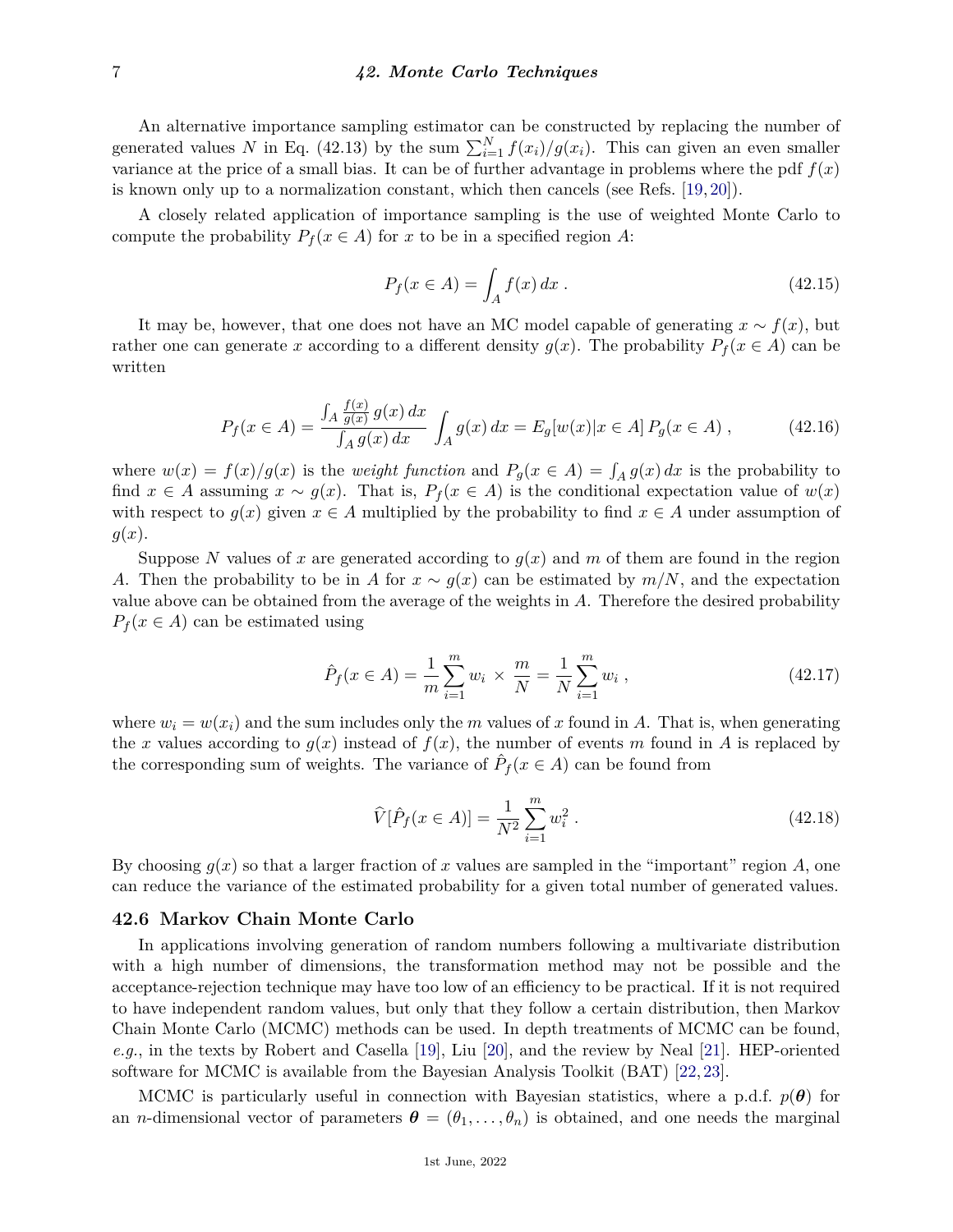distribution of a subset of the components. Here one samples  $\theta$  from  $p(\theta)$  and simply records the marginal distribution for the components of interest.

A simple and broadly applicable MCMC method is the Metropolis-Hastings algorithm, which allows one to generate multidimensional points  $\theta$  distributed according to a target p.d.f. that is proportional to a given function  $p(\theta)$ . It is not necessary to have  $p(\theta)$  normalized to unit area, which is useful in Bayesian statistics, as posterior probability densities are often determined only up to an unknown normalization constant.

To generate points that follow  $p(\theta)$ , one first needs a proposal p.d.f.  $q(\theta; \theta_0)$ , which can be (almost) any p.d.f. from which independent random values  $\theta$  can be generated, and which contains as a parameter another point in the same space  $\theta_0$ . For example, a multivariate Gaussian centered about  $\theta_0$  can be used. Beginning at an arbitrary starting point  $\theta_0$ , the Hastings algorithm iterates the following steps:

- 1. Generate a value  $\theta$  using the proposal density  $q(\theta; \theta_0)$ ;
- 2. Form the Hastings test ratio,  $\alpha = \min \left[1, \frac{p(\theta)q(\theta_0;\theta)}{p(\theta_0)q(\theta_0;\theta)}\right]$  $p(\theta_0)q(\theta;\theta_0)$ i ;
- 3. Generate a value *u* uniformly distributed in [0*,* 1];
- 4. If  $u \leq \alpha$ , take  $\theta_1 = \theta$ . Otherwise, repeat the old point, *i.e.*,  $\theta_1 = \theta_0$ .
- 5. Set  $\theta_0 = \theta_1$  and return to step 1.

If one takes the proposal density to be symmetric in  $\theta$  and  $\theta_0$ , then this is the *Metropolis* -Hastings algorithm, and the test ratio becomes  $\alpha = \min[1, p(\theta)/p(\theta_0)]$ . That is, if the proposed  $\theta$  is at a value of probability higher than  $\theta_0$ , the step is taken. If the proposed step is rejected, the old point is repeated.

Methods for assessing and optimizing the performance of the algorithm are discussed in, *e.g.*, Refs. [\[19–](#page-8-10)[21\]](#page-8-12). One can, for example, examine the autocorrelation as a function of the lag *k*, *i.e.*, the correlation of a sampled point with that *k* steps removed. This should decrease as quickly as possible for increasing *k*.

Generally one chooses the proposal density so as to optimize some quality measure such as the autocorrelation. For certain problems it has been shown that one achieves optimal performance when the acceptance fraction, that is, the fraction of points with  $u \leq \alpha$ , is around 40%. This can be adjusted by varying the width of the proposal density. For example, one can use for the proposal p.d.f. a multivariate Gaussian with the same covariance matrix as that of the target p.d.f., but scaled by a constant.

#### <span id="page-7-0"></span>*References*

- <span id="page-7-1"></span>[1] F. James, [Comput. Phys. Commun.](http://doi.org/10.1016/0010-4655(90)90032-V) **60**[, 329](http://doi.org/10.1016/0010-4655(90)90032-V) (1990).
- [2] P. L'Ecuyer, *Proc. 1997 Winter Simulation Conference*, IEEE Press, Dec. 1997, 127–134.
- <span id="page-7-2"></span>[3] L. Lonnblad, [Comput. Phys. Commun.](http://doi.org/10.1016/0010-4655(94)90217-8) **84**[, 307](http://doi.org/10.1016/0010-4655(94)90217-8) (1994).
- <span id="page-7-3"></span>[4] R. Brun and F. Rademakers, [Nucl. Instrum. Meth.](http://doi.org/10.1016/S0168-9002(97)00048-X) **[A389](http://doi.org/10.1016/S0168-9002(97)00048-X)**, 81 (1997); See also <root.cern.ch>.
- <span id="page-7-4"></span>[5] F. James, [Comput. Phys. Commun.](http://doi.org/10.1016/0010-4655(94)90233-X) **79**[, 111](http://doi.org/10.1016/0010-4655(94)90233-X) (1994), [Erratum: Comput. Phys. Commun.97,357(1996)]; M. Luscher, [Comput. Phys. Commun.](http://doi.org/10.1016/0010-4655(94)90232-1) **79**[, 100](http://doi.org/10.1016/0010-4655(94)90232-1) (1994), [\[hep-lat/9309020\].](https://arxiv.org/abs/hep-lat/9309020)
- <span id="page-7-5"></span>[6] P. L'Ecuyer, Mathematics of Computation, **65**, 213 (1996) and **65**, 225 (1999).
- <span id="page-7-6"></span>[7] M. Matsumoto and T. Nishimura, *ACM Transactions on Modeling and Computer Simulation*, Vol. 8, No. 1, January 1998, 3–30.
- <span id="page-7-7"></span>[8] F. James and L. Moneta, [Comput. Softw. Big Sci.](http://doi.org/10.1007/s41781-019-0034-3) **4**[, 2. 12 p](http://doi.org/10.1007/s41781-019-0034-3) (2019), 4 figures, [\[arXiv:1903.01247\],](https://arxiv.org/abs/1903.01247) URL <https://cds.cern.ch/record/2678858>.